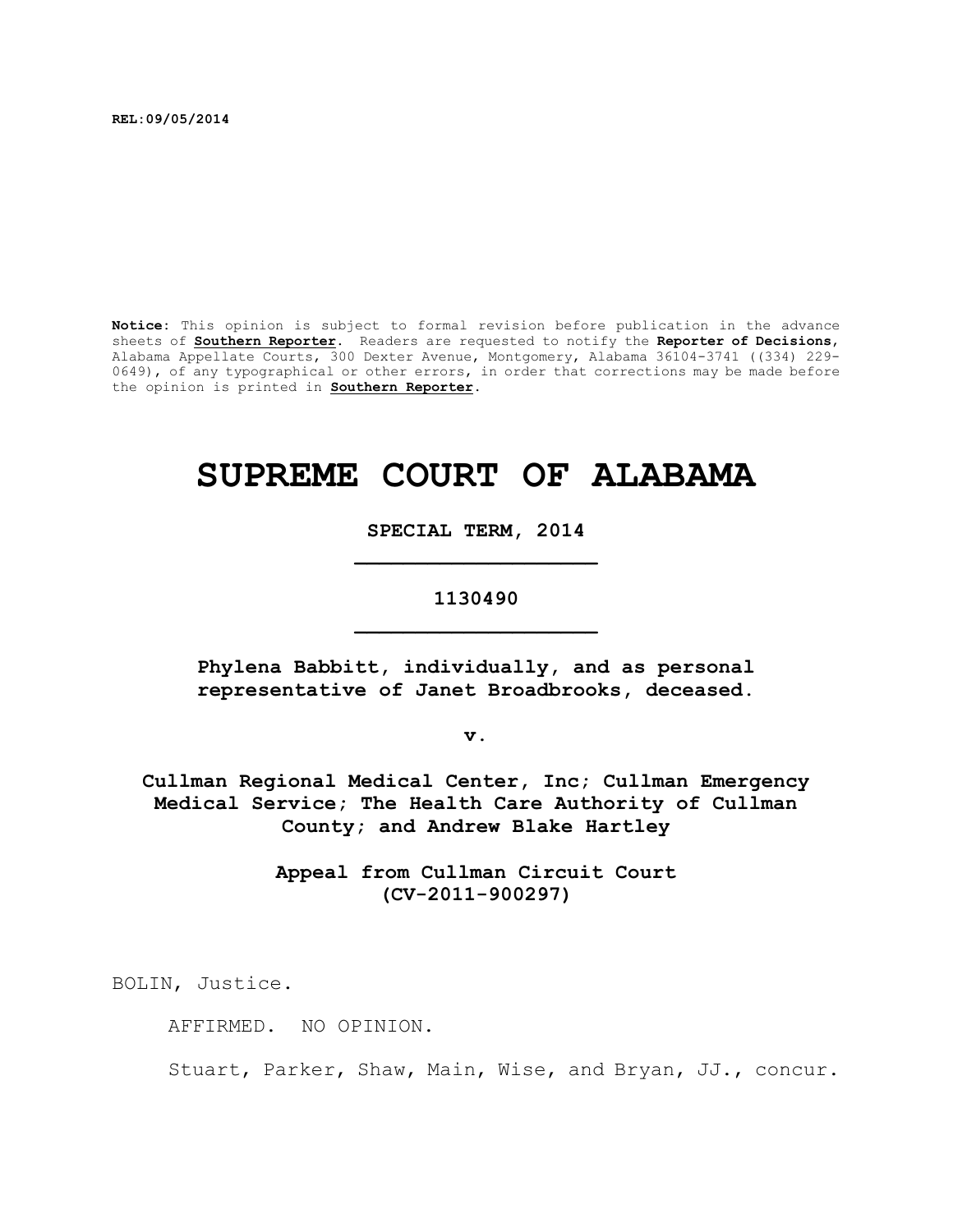Moore, C.J., and Murdock, J., dissent.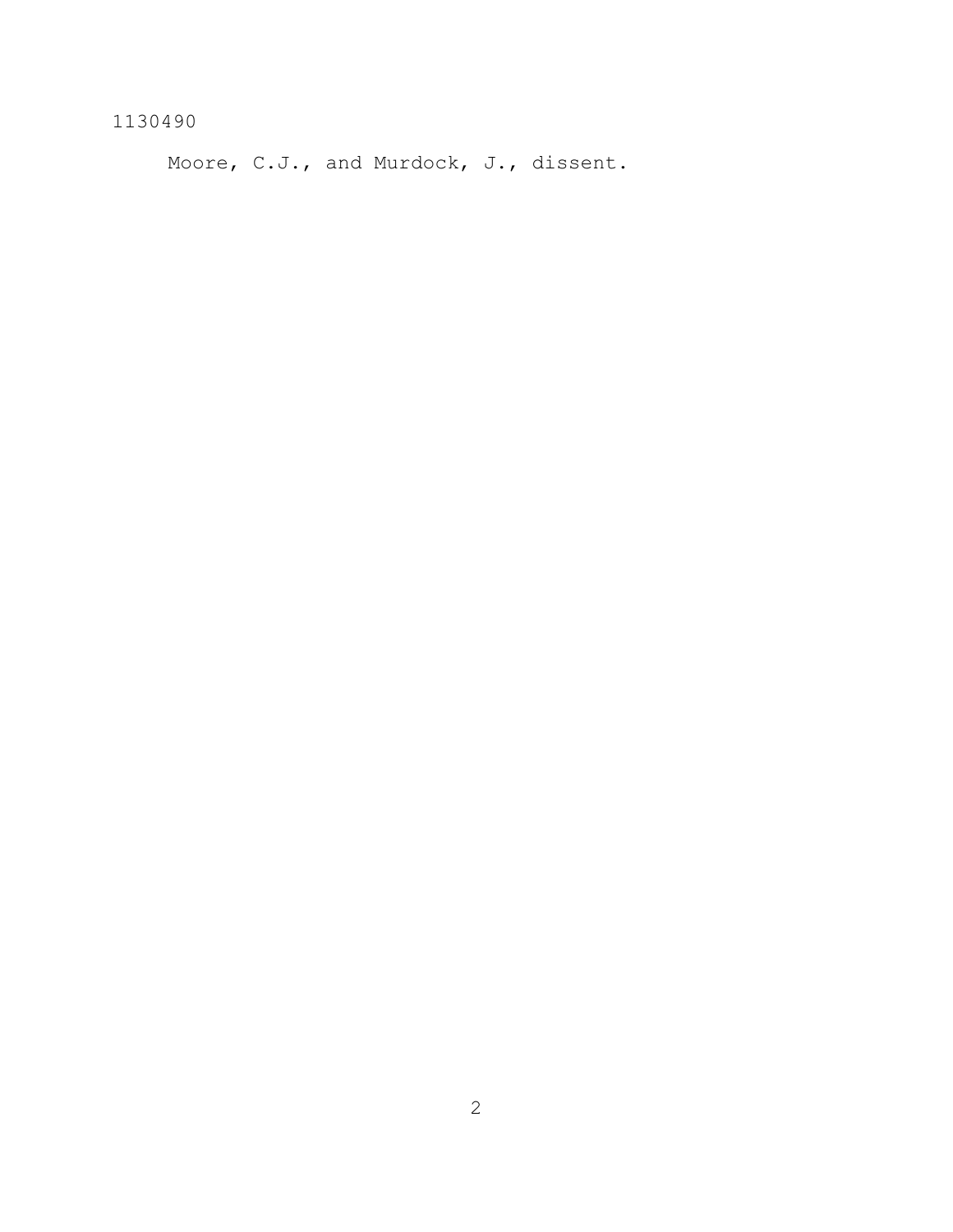MOORE, Chief Justice (dissenting).

Phylena Babbitt, the plaintiff below, individually and as the personal representative of the estate of her deceased mother, Janet Broadbrooks, appeals from a summary judgment in favor of the defendants, Cullman Regional Medical Center, Inc., Cullman Emergency Medical Service ("Cullman EMS"), the Health Care Authority of Cullman County, and Andrew Blake Hartley. Today this Court affirms the summary judgment, without an opinion. I respectfully dissent because I believe a jury should have been allowed to consider the facts of this case to determine whether Hartley was negligent and whether Broadbrooks was contributorily negligent in the accident that caused Broadbrooks's death.

On May 12, 2011, Hartley, who was employed by Cullman EMS, was driving an ambulance to the scene of a motor-vehicle collision. He had been dispatched from Cullman Regional Medical Center. He was driving the ambulance eastbound on Highway 157 when he encountered traffic and decided to continue in the same direction in the westbound lane, which is to say that he decided to drive the wrong way in the oncoming lane of traffic. Hartley testified that he was driving between

3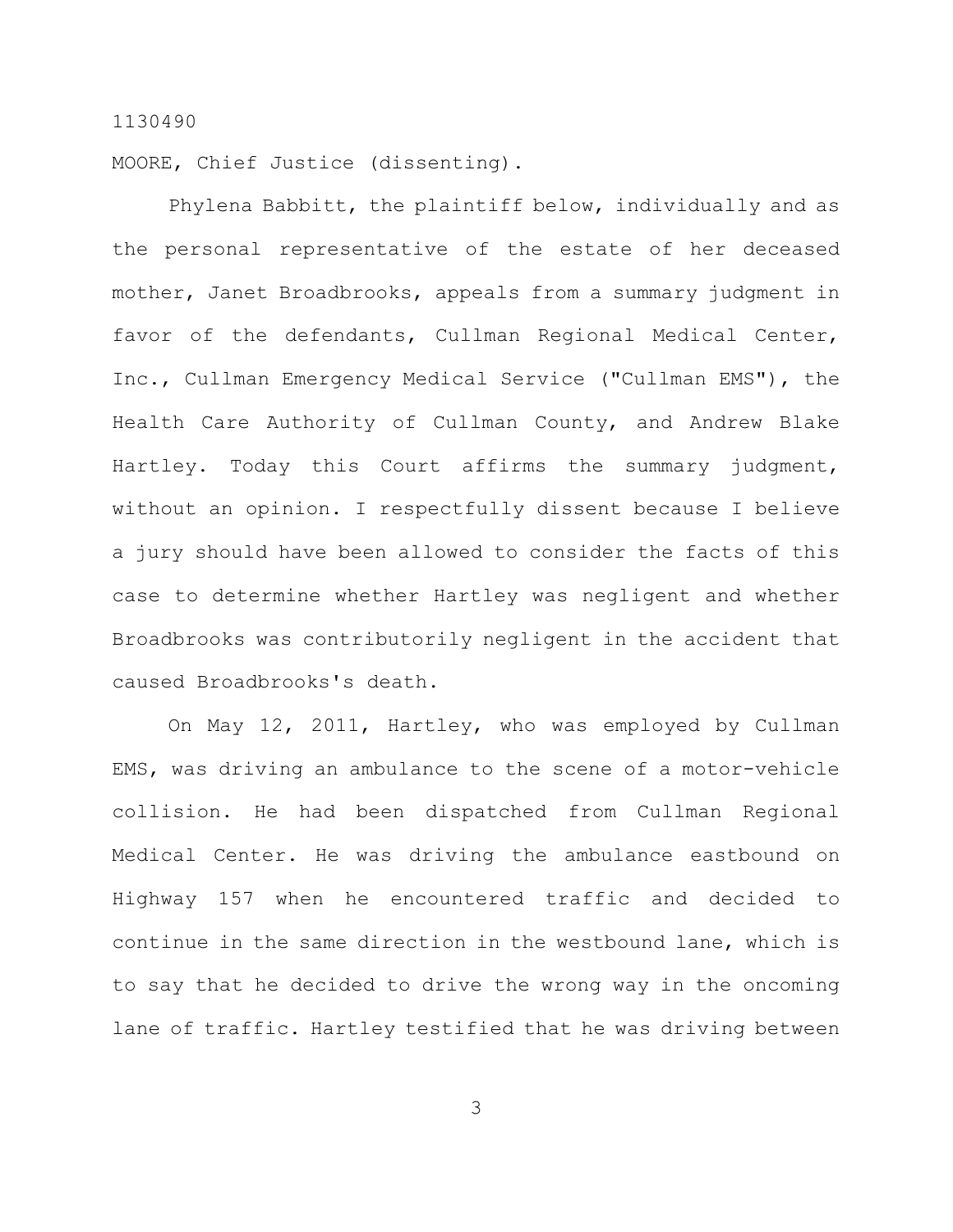40 and 45 miles per hour as he drove the wrong way on the road. The speed limit was 55 miles per hour.

Broadbrooks was driving a truck that was pulling a horse trailer with a young horse inside. Babbitt testified that Broadbrooks wanted to turn the vehicle around because the horse had been inside the trailer for about two hours before traffic came to a stop. Broadbrooks turned on her blinker to signal that she was turning left into a parking lot where she would then turn around to drive westbound on Highway 157. Hartley testified that he saw movement coming from his right as he passed an 18-wheeler or semi-trailer truck. Babbitt testified that she did not hear the ambulance sirens, and Hartley testified that he attempted to avoid the collision with Broadbrooks's truck as it turned left in front of him. The vehicles collided; Broadbrooks died from her injuries.

On November 9, 2011, Babbitt sued the defendants, alleging negligence and wantonness. The defendants answered by asserting the affirmative defense of contributory negligence; they later moved for a summary judgment on this ground. On January 7, 2014, the trial court entered a summary judgment for the defendants, stating that, pursuant to  $\frac{1}{5}$  32-5A-7, Ala.

4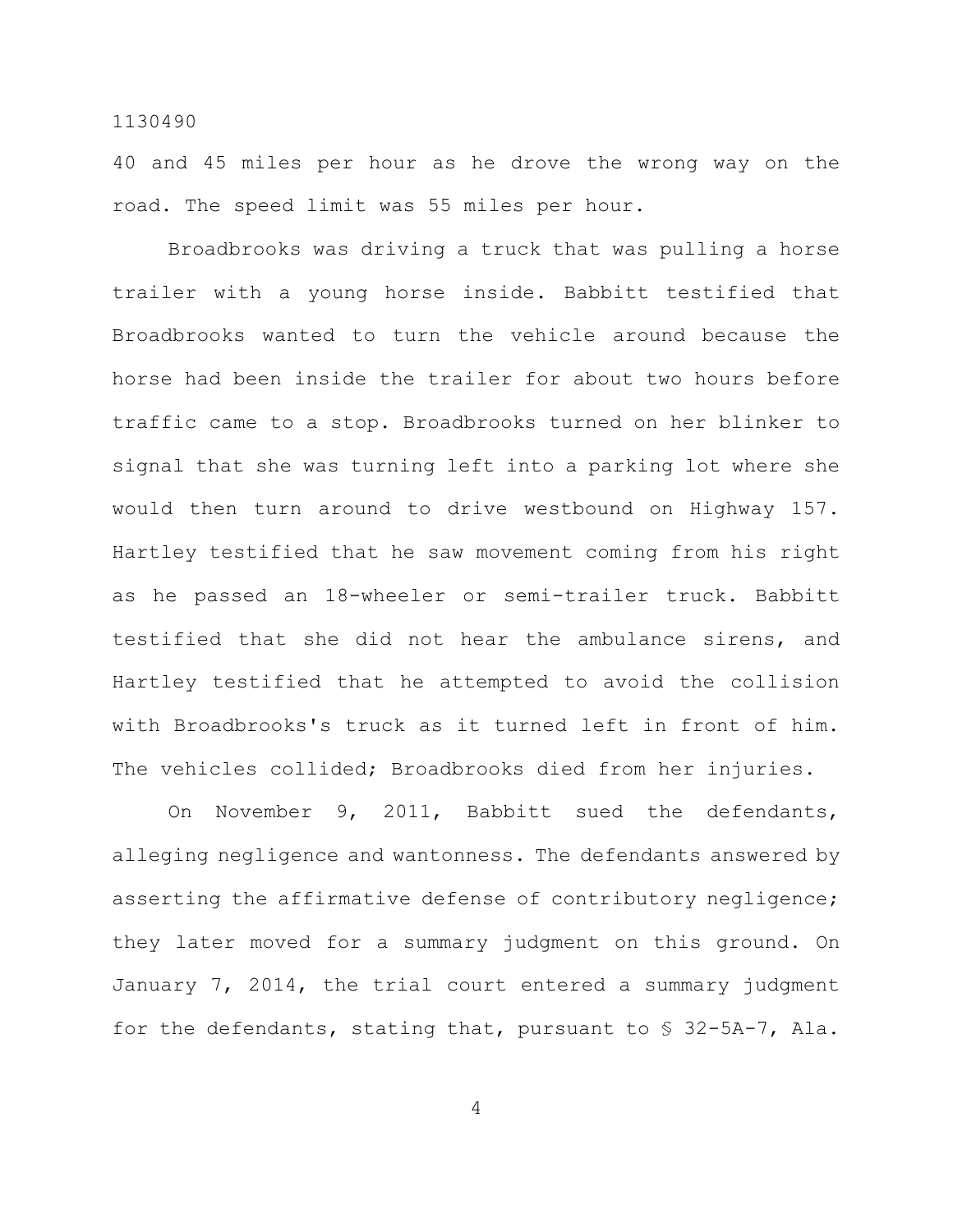Code  $1975,$ <sup>1</sup> "[Babbitt has] failed to present substantial

<sup>1</sup>Section 32-5A-7 provides:

"(a) The driver of an authorized emergency vehicle, when responding to an emergency call or when in the pursuit of an actual or suspected violator of the law or when responding to but not upon returning from a fire alarm, may exercise the privileges set forth in this section, but subject to the conditions herein stated.

"(b) The driver of an authorized emergency vehicle may:

"(1) Park or stand, irrespective of the provisions of this chapter;

"(2) Proceed past a red or stop signal or stop sign, but only after slowing down as may be necessary for safe operation;

"(3) Exceed the maximum speed limits so long as he does not endanger life or property;

"(4) Disregard regulations governing direction of movement or turning in specified directions.

"(c) The exemptions herein granted to an authorized emergency vehicle shall apply only when such vehicle is making use of an audible signal meeting the requirements of Section 32-5-213 and visual requirements of any laws of this state requiring visual signals on emergency vehicles.

"(d) The foregoing provisions shall not relieve the driver of an authorized emergency vehicle from the duty to drive with due regard for the safety of all persons, nor shall such provisions protect the